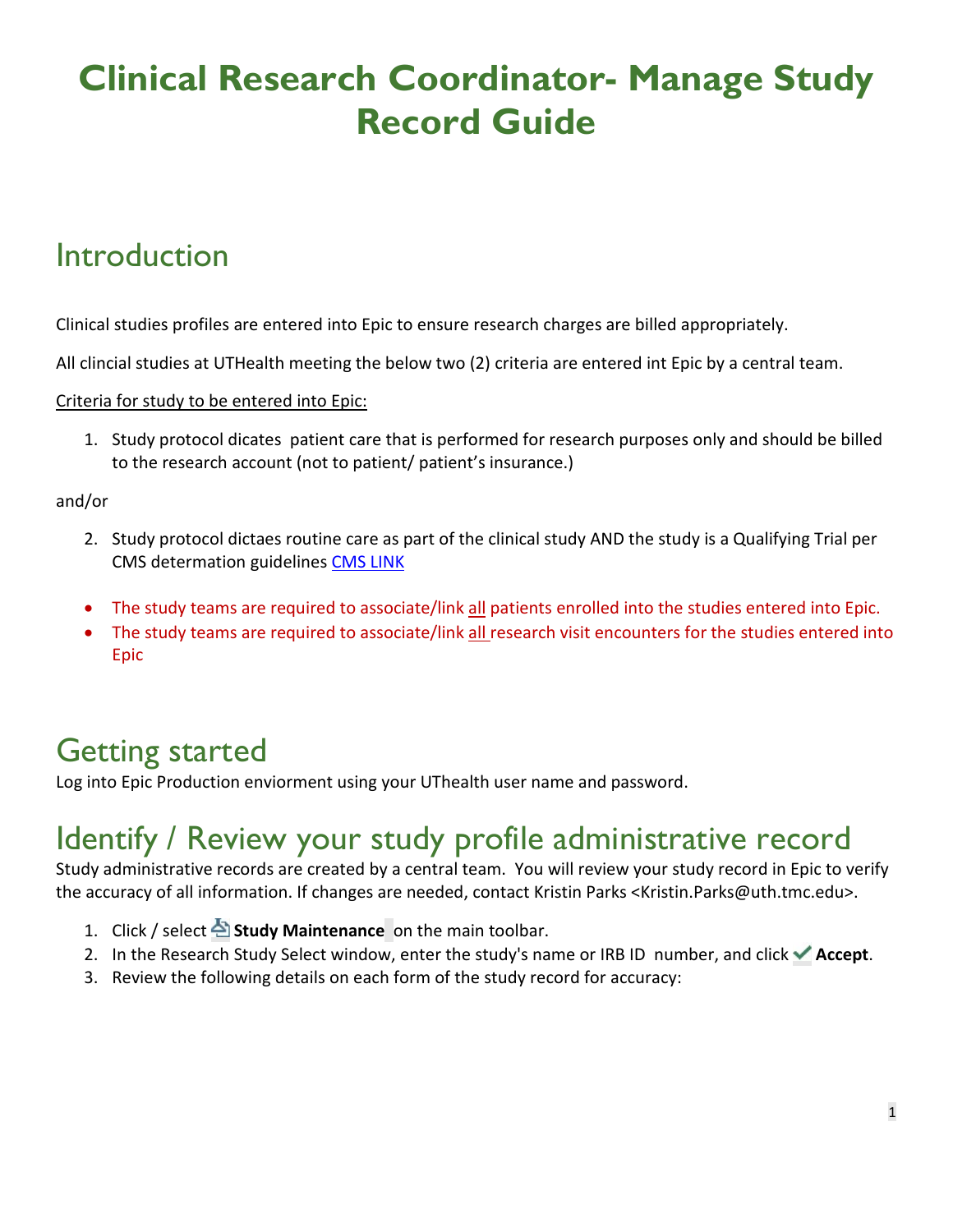### General study information

- 1. In the **Study code** field, confirm that the organizational reference number appears for this study. (This is the UTHealth IRB ID number.)
- 2. In the **Billing status** field, confirm that the status is active.
- 3. Ensure title of study is entered correctly.

The study's billing status should be set to Active so you can associate the study with patients, orders, and encounters.

### Verify which users are involved with the study

Verify the list coordinators on the **Users and Providers** form in order to assign them as the research coordinator for a patient. Staff members listed here have additional study-specific access for tasks such as running reports and linking encounters to the study. Users who will be involved with this study, can be such as the following:

- **Principal investigator**
- <sup>D</sup> Study coordinators

Y

- Providers and nurses
- □ Research contacts

### Review Billing Set up

- 1. Ensure the Peoplesoft /FMS Chartfield string is correctly entered.
- 2. Ensure the correct pricing contract is entered (Industry/Non Industry)